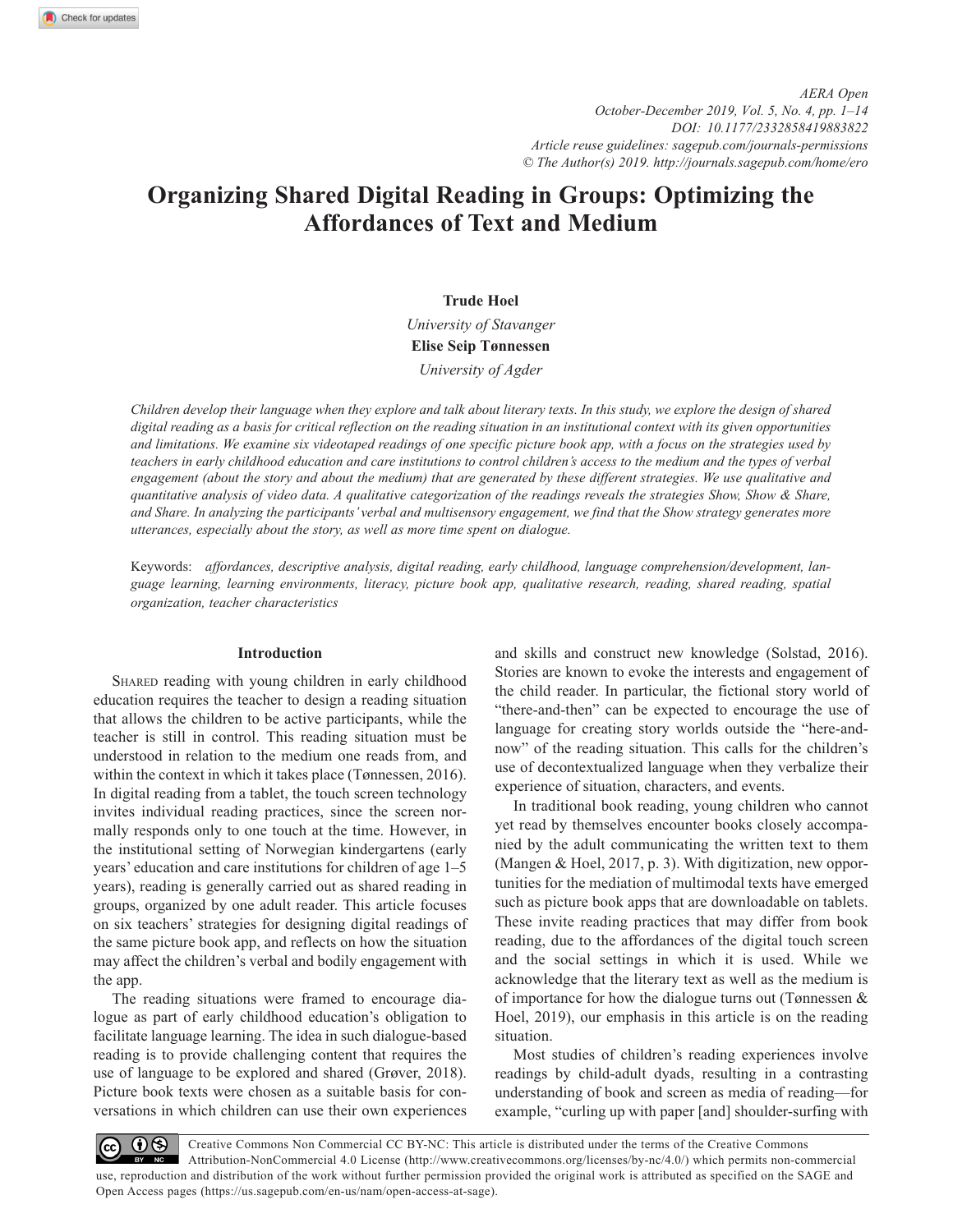screen" (Yuill & Martin, 2016, p. 8). In an institutional context like the one we have studied, where a teacher reads a picture book app with a group of up to six children, questions arise on how to ensure access and participation for the whole group. Institutional reading in Norwegian kindergartens is essentially *dialogic* in nature—within a polyadic interaction context (Bae, 2004; Schaffer & Lidell, 1984) with both teacher and children actively contributing in talking about the story and exploring the pictures (Hoel, 2013). Compared with reading in dyads, shared reading in groups affect the child-adult relations as well as the children's access to the medium. In addition, it may add a social dimension to the reading experience.

Teachers' design of shared dialogue–based reading in groups includes facilitating the participants' access to text and medium. It also entails creating reading groups, taking into account each child's interests and language skills as well as group interaction, and facilitating the physical conditions for optimizing the children's participation. In this study, our aim is to gain better understanding of the reading situation, with the opportunities and limitations an institutional context entails, by exploring the teachers' design of shared readings. Our focus is on the teacher's spatial organization of the reading situation and how this relates to the children's verbal and bodily responses. Our research questions are as follows:

- **Research Question 1:** What characterizes the kindergarten teachers' strategies in managing children's access to medium and text?
- **Research Question 2:** What type of responses to the medium and the story do these strategies generate?

These questions are based on the understanding that the kindergarten teacher uses her pedagogical insights to design the reading situation in ways that cater for the children's active participation. The children may be active in listening to the words and looking at the pictures but not necessarily interacting directly with the medium, as we often see in traditional book reading for larger groups where the children are expected to sit still. This element of disciplining children may be understood from the point of view of the kindergarten being an educational institution, which is likely to be different from reading in a private setting. In shared dialogue–based reading for smaller groups of children, a key point is how the children may be encouraged to apply verbal language along with other forms of expression to take an active part. When the medium is a tablet with an interactive touch screen and not a book, another key question is how and when the children should be given access to interact with the screen and how this embodied interaction may also generate utterances and dialogue. Children may respond in verbal language, commenting on the story or on the medium and the reading situation. They may also provide a physical

response by pointing at the pictures (Mitchell, 2018). In the shared readings that we have studied with groups of children, the teacher may have to control these activities as part of her or his strategy to include the whole group.

## **Previous Research**

As mentioned, the shared reading of words and images is often studied in the context of the adult-child dyad (e.g., Mjør, 2009). An exception is Marilyn Cochran-Smith (1984), who studied picture book reading in a Canadian preschool, focusing on how the teacher modeled a reading practice with the children. Cochran-Smith underscored the dialogical nature of this process, whereby the children took part in negotiating interpretations and meaning making. Negotiation was also one aspect that led to interesting conversations where children asked questions and offered interpretations in Trine Solstad's study of teachers reading picture books with two or three children in Norwegian kindergartens. The other characteristic aspect found in this deliberately free and child-initiated reading situation was that the children played games with the story, entering into a fantasy world that took its outset in the picture book but developed quite freely from there (Solstad, 2015).

A study comparing app reading in kindergarten with Solstad's findings concluded that children's verbal response in terms of negotiation and play could also be found in app reading, both in relation to the meaning of the story and in relation to the medium, such as negotiations on turn taking and playing with the medium (Solstad & Tønnessen, 2014). This comparison also made it clear that a reading situation in kindergarten modeled on book reading practices was quite different from app reading at home, especially in terms of the children's access to the medium (Tønnessen, 2016). Access to the touch screen is a prerequisite for activating the interactive elements that distinguish app reading from book reading.

Several empirical studies have identified the impacts technology can have on reading. In a meta-analysis of multimedia stories, Takacs, Swart, and Bus (2014) compared technology-enhanced independent reading with shared book reading, concluding that multimedia features can provide similar scaffolding to reading with an adult. These scholars focus on story comprehension and word learning from a cognitive perspective. In another meta-analysis, they find that multimodal and interactive affordances can support and even strengthen children's understanding of the story, depending on a close congruency between verbal and nonverbal information. However, irrelevant animations, sound effects, games, and other interactive elements may distract or interfere with children's understanding (Bus, Takacs, & Kegel, 2015; Takacs, Swart, & Bus, 2015). Interaction with adult readers or shared group readings was not systematically included in these meta-studies.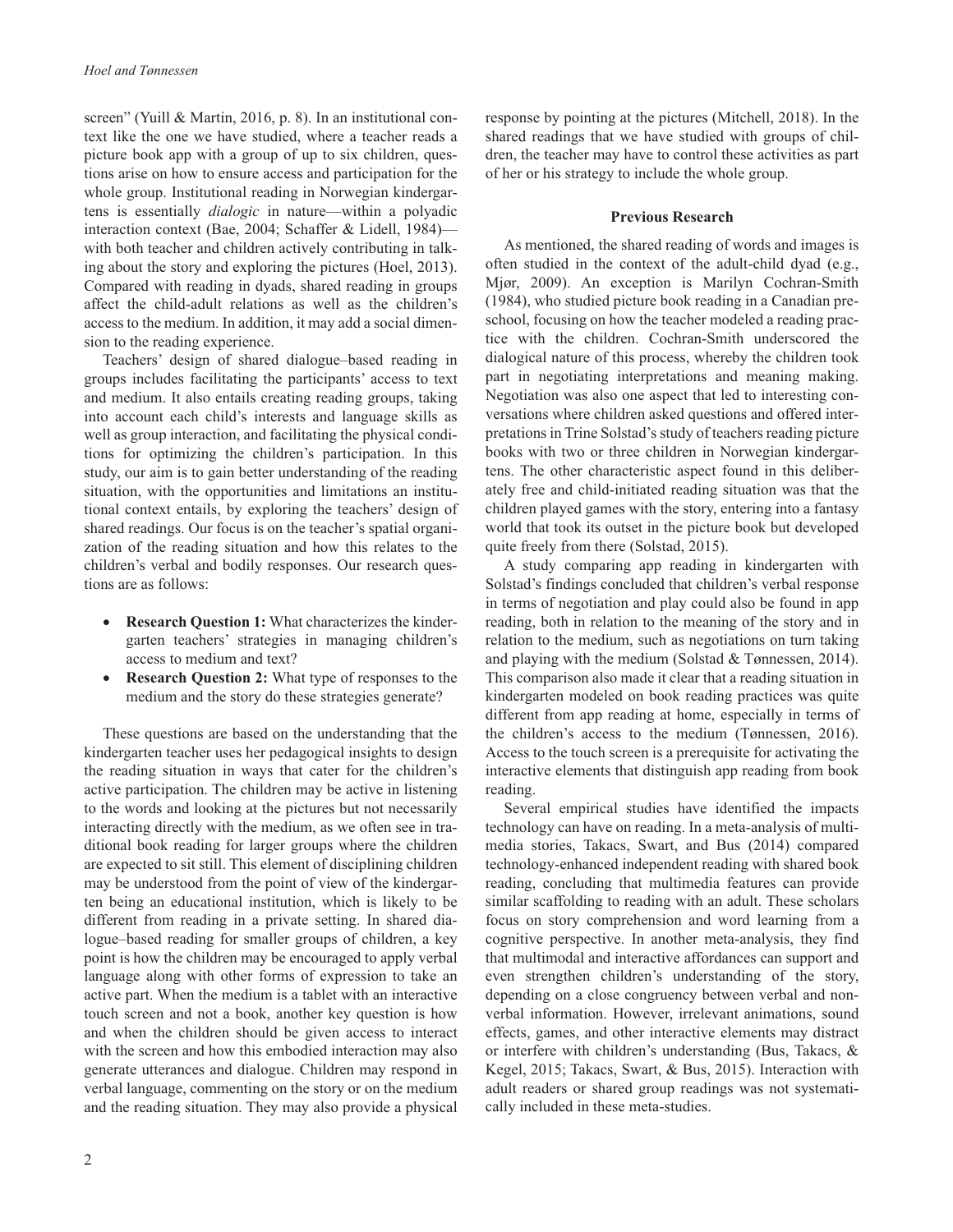For a while, research on picture book apps focused mainly on how this new mediation of picture book texts could be theorized (e.g., Al-Yaqout & Nikolajeva, 2014; Schwebs, 2014) or on theorizing new features of the medium, such as hotspots (Zhao & Unsworth, 2016). In her article "Children's Interactions With iPad Books: Research Chapters Still to Be Written" (2013), Natalia Kucirková identifies a lack of research on "the content of the stories, the overall context of interaction and the background of the interactants." Our hope is to fill gaps on the context of interaction through analysis of the reading situation related to a specific picture book app.

#### **Theoretical Framework**

Mangen and Hoel (2017) call for an interdisciplinary approach to account for the diverse dimensions of texts, media, readers, and social settings. Our work is theoretically framed in a social and cognitive understanding of reading and in perspectives on literacy, including digital media and multimodal texts. In the present study, we explore the reading situation and how it facilitates the children's engagement with text and medium.

#### *Shared Dialogue–Based Reading in Groups*

Shared reading in Norwegian kindergartens is commonly characterized by being dialogic and is usually conducted within group settings. The teacher is mediator of the written text during shared reading and responsible for promoting the children's participation in dialogue. Drawing on various responsive teaching approaches, the teacher may ask exploratory questions related to the narrative or encourage the children to explore illustrations or other semiotic resources offered in the text, such as sound or animations. This way, the children will be engaged and take part in extended discourses in combination with a rich vocabulary (Dickinson & Tabors, 2001). Thus, an aim of the dialogic approach to shared reading related to a picture book app is to engage children in sustained stretches of talk. This is what we mean with shared dialogue–based reading in this study. Participating in such dialogues enables both speakers and listeners to explore and build on their own and others' observations, thoughts, and reflections. Accordingly, during reading, the teacher will remain responsive to the children's own input and questions. This approach to shared reading is inspired by theory that looks at children's development within the context of interactions that form his or her environment (e.g., Bronfenbrenner, 1994). It is worth noting that Anezka Kuzmičová et al. (2018) claim that the social setting, the "physical presence, and concurrent activity, of other people in the environment" (p. 70) is an underexplored factor in reading experiences.

For all children to see the picture book app, the spatial design of shared reading is characterized by physical closeness, which allows for direct bodily interaction between

children and between teacher and children. Thus, shared reading is a multisensory and embodied experience (Mangen, Hoel, & Moser, 2019). In app reading, the choices involve how to ensure visual contact between teacher and children, as well as who should have visual and physical access to the touch screen. In this context, it is worth noting that Norwegian kindergartens cannot be compared with traditional classroom settings in school; for example, there are no desks. Most often, shared readings are carried out in a sheltered place in the kindergarten—sometimes on mattresses on the floor.

The stories presented in picture book apps are multimodal texts that come to life as words are read and heard, images seen, and hotspots activated. The reading session itself can be regarded as multimodal meaning making, where the dialogue is embedded in the performing of the app story. Shared dialogue–based reading entails interaction with both text/ medium and among the participants in the group. Starting points for dialogue may be found in a theme that the children find interesting, details in the illustrations or wording, or in activating hotspots that extend or elaborate (van Leeuwen, 2005, p. 230) the "iconotext" (Hallberg, 1982), possibly creating surprising dramaturgic moments. It is this communicative situation that we intend to capture with our categorization of the reading situation.

# *Affordances in Multimodal Performance of Picture Book Apps*

We regard meaning making and interaction to be interrelated and at the heart of the reading situation, and basic to generating dialogues in the group. Multimodal social semiotics is a fruitful context-sensitive approach not only to texts but also "to analyse texts in action and interaction, often in combination with ethnographic methods" (Jewitt & Leder Mackley, 2018, p. 94). This entails the understanding that texts as well as media carry potentials for meaning making and that observed meaning-making processes are shaped by the context of situation, which, in the next instance, can be seen as a realization of the context of culture (Halliday, 1999, p. 8). In multimodal social semiotics, the term *affordance* has been adopted from J. J. Gibson (1979) to stand for the potentials and limitations of meaning-making resources depending on their "material features" and social use (Kress, 2010, p. 80). Theo van Leeuwen (2005) emphasizes this to be an open concept, including "how that resource has been, is, and can be used for purposes of communication" (p. 5). In digital media, the affordances of text and medium (Engebretsen, 2007, p. 17; Rustad, 2008) may be hard to distinguish, except for analytical purposes, as can be seen from the concept "semiotic technologies" looking into how semiotic choices may be built into software and digital templates (Djonov & van Leeuwen, 2018; Poulsen & Kvåle, 2018).

In traditional picture books, the main resources for meaning making are words and images interacting in the "iconotext"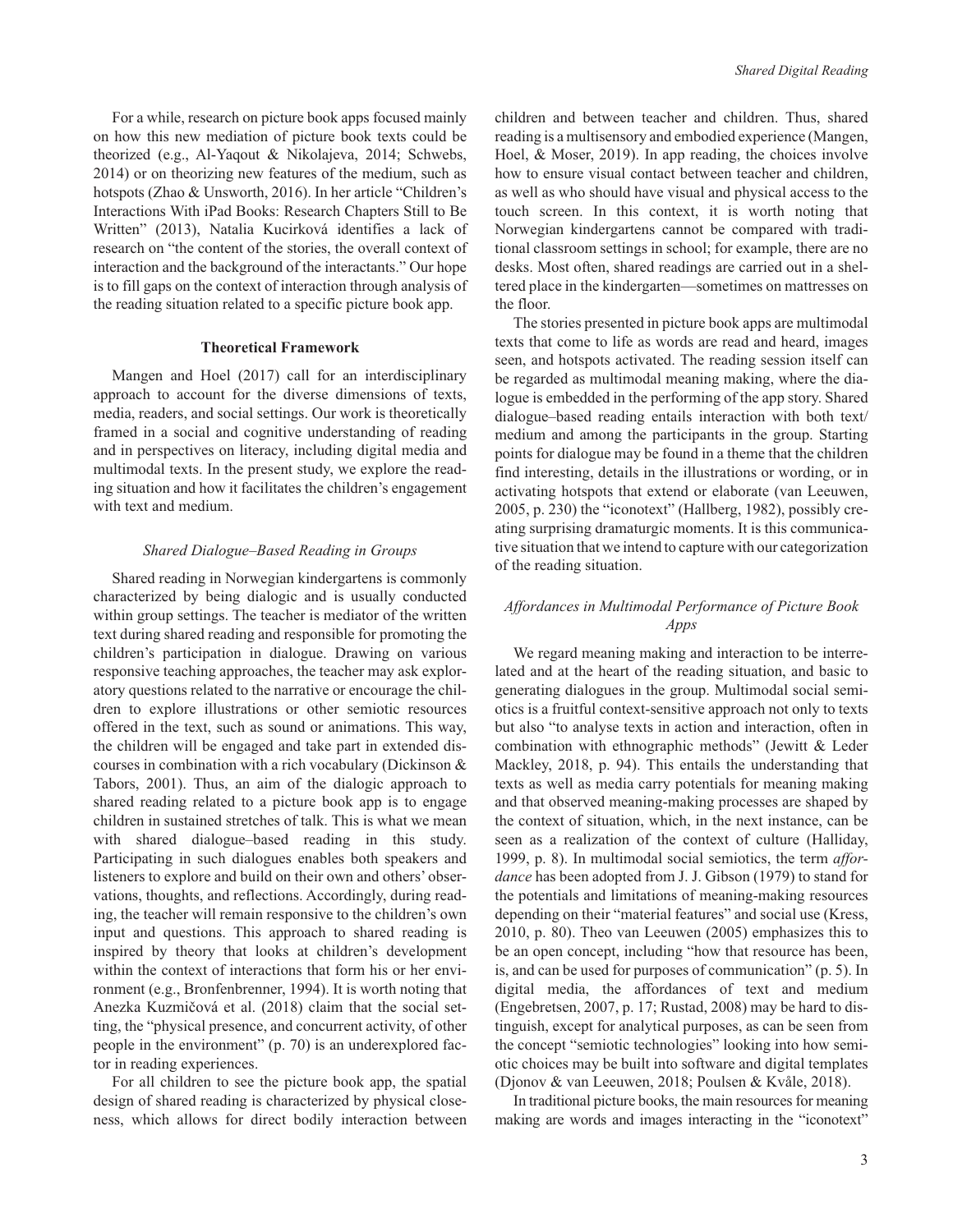(Hallberg 1982, p. 165). Nikolajeva and Scott (2006, p. 1) underscore that words are structured in time, which affords communicating narratives and processes, while images are spatially composed and hence afford showing the whole and the parts as well as the relationship between them. The interplay between words and images may engage the complementary affordances of the two modes, the one elaborating or extending the meaning of the other. In analyzing the reading situation, a vital question is whether the children can hear the words (read by an adult or by a prerecorded voice in a picture book app) and see the images simultaneously. This fusion of verbal and visual meaning-making resources is characteristic of what Agnes Bjorvand (2012) calls a "genuine reading" of the iconotext (p. 71). In our video observations of six reading situations, we pay attention to both the children's verbal responses and how their attention to the images is expressed by pointing (Mitchell, 2018). Gestures like pointing is known from infancy on to have a meaningful communicative function. Flewitt, Kucirková, and Messer (2014) note pointing to be central to social development within "cooperative and emotionally rich relationships with parents and carers" (p. 109).

Our understanding of medium is inspired by Henry Jenkins (2006) who notes that both the technology and the connected practices must be taken into account. The most salient technological characteristic of the tablet is the touch screen, which enables direct contact with the visual modes of the picture book, and it also allows the reader to contribute to the multimodal performance of the text by touching hotspots. Hence, reading from a digital touch screen entails active contact with the medium through bodily contact and performance. The medium affords a tangible experience of interacting with the narrative, a form of "liveliness" (Schwebs, 2014) as the reader plays a part in performing the text (Al-Yaqout & Nikolajeva, 2014).

The tactile experience of the touch screen is more direct and the motoric action more user-friendly than handling a mouse or a keyboard (Merchant, 2015). Limitations, however, are that the size and mobility of the tablet restricts the reach of the app experience to activities that may be carried out within the reach of the body. Interaction through touch presupposes an understanding of what different versions of touch, such as tapping or swiping (Crescenzi, Jewitt, & Price, 2014), may mean when activating preprogrammed interactions. In their social semiotic approach to touch design, Sumin Zhao and Len Unsworth (2016) underscore that interactivity in apps is a resource for meaning making. They propose a distinction between hotspots that perform acts of meaning making in the context of the narrative (*intratextual*) and those that function as part of the menu system (*extratextual*). Our interest in touch in this analysis is mainly oriented to whether the design of the reading situation allows the children access to touching the screen.

In our analysis of the six reading situations, we focus on verbal responses in terms of extended stretches of dialogue and utterances and we distinguish between utterances about the story and utterances about the medium. We also include pointing based on insights from Flewitt et al. (2014) that "touch and gesture are not merely supplementary to speech but are finely integrated with it" (p. 109). In our video observations, pointing is seen as a gesture by which the children direct attention to what appears visually on the screen. From our observations, we realize that pointing could also be interpreted as a preparation for touching the screen. This is a question of interpretation, which our quantitative coding cannot answer.

#### **Material and Methods**

In this article, we examine six shared readings chosen because they are readings of the same picture book app, making the text a constant in our analyses. Six kindergarten teachers conducted and videotaped these readings with groups of up to six children. The study includes qualitative video data and quantitative coding of data from analysis of the videos. It also includes the teachers' pedagogical reflections after each reading.

#### *The Picture Book App Yesper and Noper*

The picture book app that is read is *Yesper and Noper* (Jakop og Neikop; Stai, 2011), which is based on a picture book. The story is about two friends and the problems they experience when Yesper always says "Yes!" and Noper always says "No!" This contrast is underscored in the musical theme that begins as soon as the app is opened, at which point children's voices sing Yesper's name in a high pitch and Noper's in low pitch. The images are stylized geometric shapes in clear colors, and this simplicity is verbally mirrored in short poetic sentences. Illustrations shown in the app are the same as those of the paper book, but they are sometimes customized for digital formats through the use of close-ups and camera movements. The multimodal text affords clear-cut oppositions between the protagonists, interesting side characters, and creative use of verbal language, all of which was expected to encourage dialogue in the reading situation. In the six videotaped readings, all teachers chose to expose the written text (optional), activate sound effects (optional), and have the text read aloud (optional). In using the app, the reader taps to turn the page. The extratextual hotspots are in a menu at the bottom of the screen. The menu also offers the opportunity to make one's own recording of verbal text and sound effects.

The picture book app contains additional affordances to the print book. Tapping intratextual hotspots initiates sounds (drums, car driving), simple animations (lights on and off, buns that are eaten), and dialogue/sounds from the characters (i.e., making a seller say "Do you want to buy a drum?"). With the exception of the opening page, where an inscription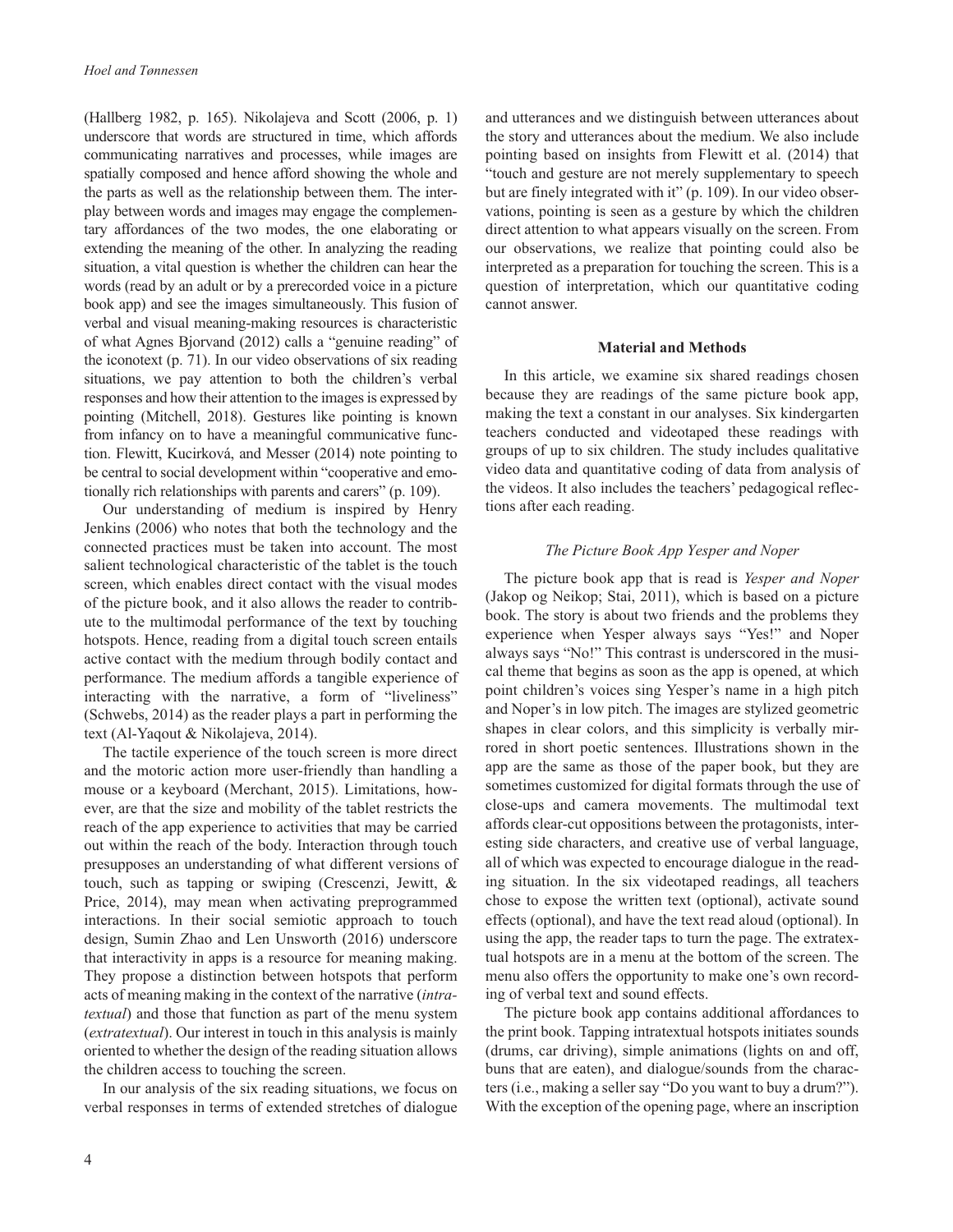

FIGURE 1. *Opening page of the app Yesper and Noper. Note*: Screenshot reproduced with permissions from Kari Stai and Det Norske Samlaget.

on Yesper's hat says, "Press me!" and one on Noper's hat says, "Not me!" (Figure 1), there are no markers of the many intratextual hotspots included in the picture book app.

For some of the children, this is an invitation to engage in hands-on exploration. One of the affordances of the touch screen medium is that hotspots may emphasize the narrative, and in this way provide the readers with an opportunity to "perform the text" (Al-Yaqout & Nikolajeva, 2014). It is our impression that the interactions afforded in the *Yesper and Noper* app are mostly well integrated in the story. However, it is an open question to what extent the large number of unmarked hotspots contribute to the children's participation in *dialogues*. In the videotaped readings, the teachers were free to choose how they wanted to facilitate the children's interaction with the medium.

# *Preparations and Videotaping Reading Situations in Kindergarten*

The participating kindergarten teachers had experience with shared reading with picture books, which is part of the Norwegian kindergarten curriculum; still, only a few had experiences with shared dialogue–based reading or with reading picture book apps. As part of the preparations for the study, the teachers' attended a workshop on these topics; subsequently, they used the following months to practice shared dialogue–based reading with groups of children, both in print and on screen.

In the overarching study, each teacher read two titles in print and app versions, during a period of 3 weeks. The order was reversed when reading the second title to secure balance in the overall design. The teachers were in charge of assembling the children who would attend their reading in groups of six children. Children who were not present on the day of the filmed reading, were not replaced. Primarily, the reading groups were supposed to include the older children (5-year-olds), both boys

TABLE 1 *Overview of the Reading Groups*

| ID        | Girls | <b>Boys</b> | Total |
|-----------|-------|-------------|-------|
| $407 - 1$ | 5     |             | 6     |
| 510-1     | 4     | 2           | 6     |
| $101 - 4$ | 2     | 4           | 6     |
| 204-4     | 3     | 3           | 6     |
| 612-4     | 3     |             | 4     |
| $305 - 1$ |       | 3           |       |

and girls, with sufficient language skills to enjoy participating in shared dialogue–based reading with age-appropriate literary texts. For this article, we examine six readings (Table 1).

The teachers decided when in the day and where in the kindergarten they wanted to read, and how the children should sit. They also videotaped the readings themselves; thus, there were no outsiders present during the reading. There are both women and men among the six teachers. To protect the participant's privacy in this study, we refer to all teachers as "her."

The teachers were free to choose how they wanted to facilitate the children's interaction with the medium. Thus, the teacher's design also includes taking into account the children's access to the medium. Three of the readings are first-time readings (where the equivalent print book was read later). Three readings were second-time readings of this specific book title. Each reading session was assigned an ID, identifying the kindergarten, the teacher, and the order of reading within the group (numbered from 1 to 4).

#### *From Qualitative to Quantitative Analysis*

The analysis was conducted in two phases: In the first phase, we observed the filmed event as a whole, which results in a qualitative categorization of the six readings. The second phase is an exploration of the participants' responses as they can be seen from the coding of quantitative patterns in the videos. Here, we compare and discuss how the children respond verbally in dialogue and utterances and by pointing within the different strategies.

In the qualitative analysis of the videotaped reading sessions, we considered the following: (a) position of the teacher, (b) position of the children, (c) placement of the medium, and (d) the teacher's preparations according to their reflection logs.

In their design of the reading situation, the teachers had some choices (e.g., when, where, how the children should sit; whether to expose the written text, activate sound effects, and have the text read aloud; and how to facilitate the children's interaction with the medium). The relationship between the teacher's educational and practical design and the conducted readings are expressed in the reflection logs,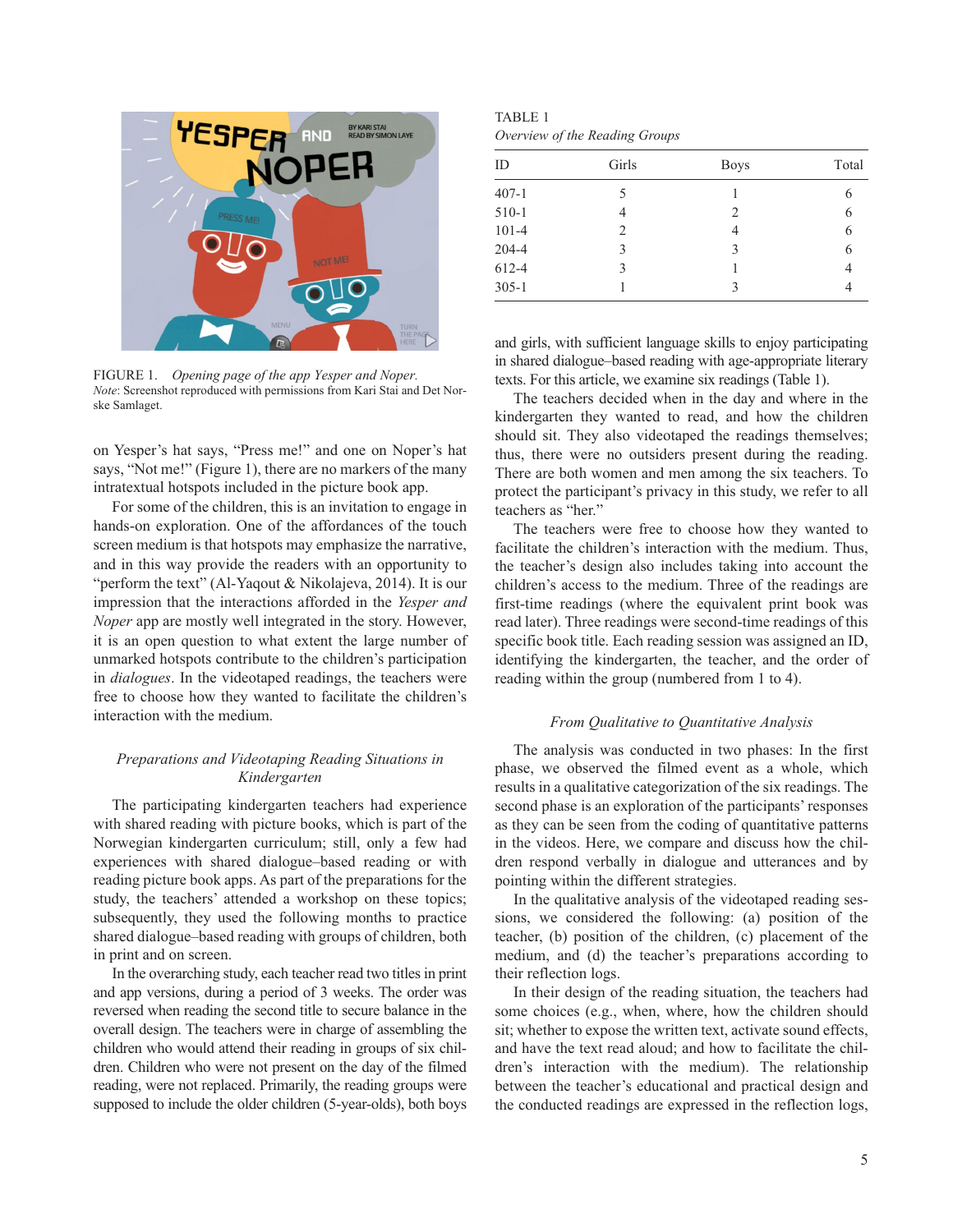which the teachers wrote after reading the picture book app. These reflections are open answer questions related to the teacher's preparations for the readings (e.g., "Did you read/ explore the book yourself?"), the execution (e.g., "How did you choose to convey the book, and why?"), and their assessments of the reading (e.g., "When you read this book later, what would you like to do differently?").

## *Coding the Videos*

A coding scheme was developed, adapting categories from previous studies of children's engagement with picture book apps, and adjusting them to cater for the focus on shared reading. Four coders took part in the coding. Intercoder agreement was checked when four films were independently coded by two coders each, and intercoder reliability was found acceptable (Mangen, Hoel, Jernes, & Moser, 2019). There are two main categories of codes: durations codes that record how long a phenomenon lasts and none durations (frequency) codes that record the number of instances (frequency) occurring. All frequency codes are linked to either child or teacher to provide an opportunity to identify whether the children or the teacher is the active party.

For the quantitative analysis of children's responses in this article, relevant codes on verbal engagement and some aspects of multisensory engagement were selected.

Verbal response was measured by the duration of dialogues and the frequency of utterances related to multimodal text and medium, respectively. The children's bodily engagement was measured by the frequency of pointing. In the video data coding scheme (Mangen, Hoel, Jernes, et al., 2019), dialogue is characterized by the exchange of opinions, impressions, and thoughts in which the expressions are interrelated, including responses over several turns, as can be seen in this excerpt from 101-4:

Teacher: Do you remember, what happened here? Child: He says "No". Teacher: Why did they make a wall? Child: Because, because they made a room so they couldn't argue. Teacher: Yes, why?

Child: Because Yesper got all the things he wanted.

Teacher: He just said yes when someone would sell lamps to him. Then they made a wall.

The verbal engagement expressed through utterances (either as part of a dialogue or standalone comments including single words) may be related to the narrative (the verbal content, illustrations, animations, and audio expressions) as can be seen in this extract from 101-4:

Teacher: He was a clever guy.

Child: He said: "Hello, I don't want to be with you."

Or they may be codes as related to the medium (comments on lack of view, getting a better view, questions about where/when/who to tap, negotiations on taking turns) as in this extract from 101-4:

Teacher: You can tap first. Child: No, it was my turn to tap. I also want to try.

Multisensory engagement is revealed when a child or the teacher points, with the whole hand or with a finger, to the tablet.

#### *Ethical Considerations*

The study has been reviewed and approved by The Norwegian Social Science Data Service, a third-party ethics oversight agency in Norway. The participating kindergarten teachers were all informed about the voluntary participation and the possibility of withdrawing during the study. The parents provided their written informed consent for their child to participate. In addition, the children provided their oral informed consent to participate, and they were all informed of the possibility of withdrawing at any time. Neither teachers nor children can be identified in our work. When we have chosen to present visualizations of the observed findings, the illustrations are not portraits of real situations, but representations of prominent features.

#### **Analysis**

#### *Qualitative Analysis of the Six Readings*

In our qualitative assessment of the six reading sessions, we find four different ways to design the reading situation: *No strategy* (reading 305-1), *Show strategy* (readings 407-1, 510-1, and 612-4), *Show & Share strategy* (reading 101-4), and *Share strategy* (reading 204-4).

In the *No strategy* reading (Figure 2), the children are placed in front of the screen, and the kindergarten teacher is on the left side. The teacher initiates the activity, pointing occasionally at the screen, but otherwise saying nothing. The children actively tap the screen, especially the two children on the sides. There is little dialogue and much physical exertion (between the children). We see few indications that the children are involved with the story. In her reflections, the teacher comments that she had prepared exploratory questions related to the story; however, she had not prepared for how to handle the medium. She felt that she lost control when the children were so occupied by the interactive elements. Her summary of the reading was that there was little interest in the story and that she became speechless. It appears in the video that there are relatively few utterances and no dialogue sequences during the reading, and, according to the teacher's own assessment, this is not shared dialogue–based reading. Although this example clarifies how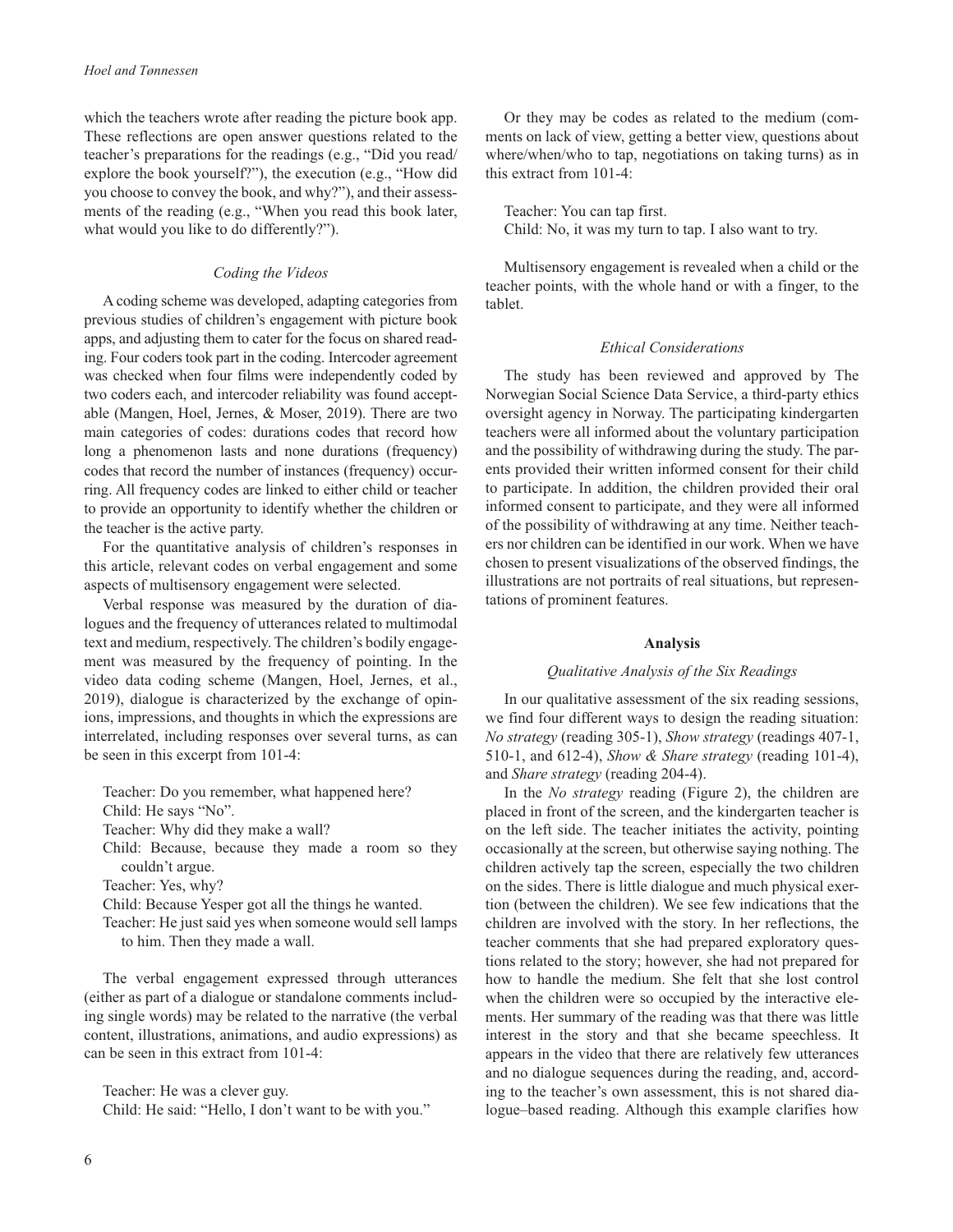

FIGURE 2. No strategy. *Note*: Drawing by Tilde Torkildsen.



FIGURE 3. Show strategy. *Note*: Drawing by Tilde Torkildsen.

important it is for the teacher to actually *have* a strategy before shared reading in groups, we have chosen not to include *No strategy* in the further analysis. No strategy is also untypical for the video observations as a whole.

With the *Show strategy* (Figure 3), the kindergarten teacher faces the children and holds the tablet up in front of herself so the children can see the screen. The children are seated in a row, for instance, on the floor or in a windowsill. The teacher emphasizes and substantiates the story with words and mimicry, and she controls what the children should touch and who is allowed to touch. The children are engaged and well organized, and they are ready to tap the screen when they are allowed. In their reflections, the three teachers explain that they planned to remain close to the narrative, and their readings are scheduled with exploratory questions related to words and illustrations. They take a clear intermediary role, with prepared control of effects;

still, in their reflections, the teachers underscore that they wish to facilitate more dialogue.

Our assumption is that this *Show strategy* may provide more focus on the story since other aspects of the reading and the handling of the medium are so strictly controlled by the teacher.

With the *Show & Share strategy* (Figure 4), the teacher faces the children, while she holds the tablet, which is accessible and also faces the children. The teacher shows her reactions to the story with words and mimicry, and the children are allowed to tap the screen when they want to. This appears to be an in-between position, with slightly less control than in the Show readings, while the children are closer to the medium. In her reflections, the teacher expresses that this is a well-prepared reading considering both story and medium and that she decided in advance to let the children have access to the screen. Nevertheless, she reports that children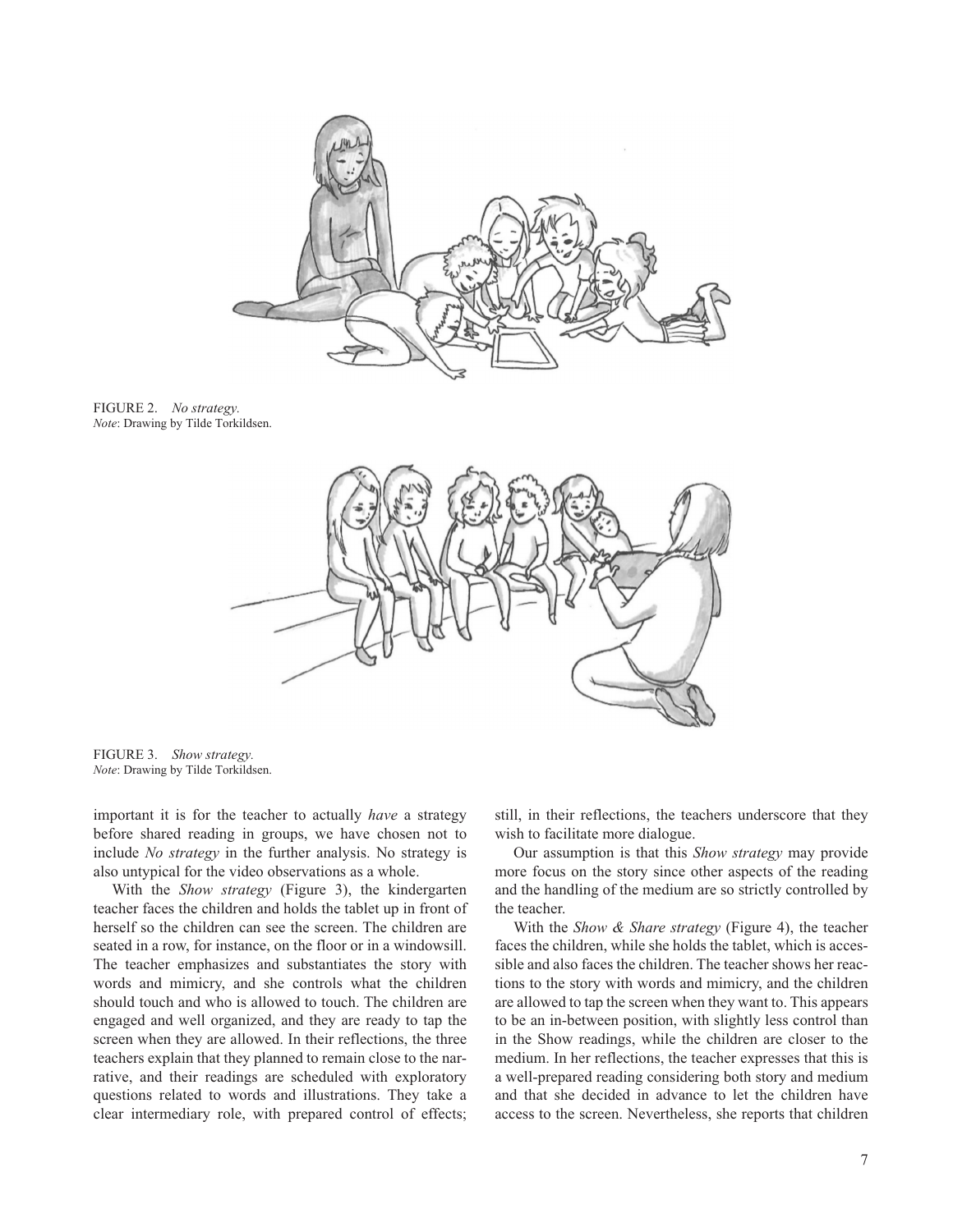

FIGURE 4. *Show & Share strategy. Note*: Drawing by Tilde Torkildsen.



FIGURE 5. Share strategy. *Note*: Drawing by Tilde Torkildsen.

taking turns tapping hot spots constantly interrupted the reading, and the reading lacked coherence.

In the *Share strategy* reading (Figure 5), the children are on their stomach on the floor, with the kindergarten teacher in the middle, all facing and sharing access to the medium. The teacher asks questions, often related to the activities performed by the children. The children touch the screen in ways that are quite disciplined; they have agreed in advance that only one child will tap on each screen page. In her reflections, the teacher explains that the reading was well prepared, and she is satisfied with how the agreement about tapping worked out.

We expect that there may be more of a focus on the medium in this reading situation since the placement of the readers makes access to the medium open to negotiation.

# *Exploration of Quantitative Patterns Within the Different Strategies*

What responses do these strategies generate? The selected codes give us certain quantitative indicators, on which our discussions and interpretations are based. The total time of the verbal narration in the app is 6 minutes, and the time left for dialogue/utterances varies from 3 to 43 minutes between the readings.

*Utterances on Text and Medium.* Taking the coded utterances as a starting point, the main impression is that the Show strategy generates the most utterances in all (Figure 6). This is particularly clear for utterances relating to the story. The Show & Share strategy stands out by generating many utterances on the medium, and the teacher utters most of these. This may be explained by the in-between position of this strategy, which seems to require many comments on how to handle access to the medium.

In all the readings, utterances related to the text are most frequent. With the Show strategy, both children and teachers' utterances are predominantly about the story. In two of these groups (407-1 and 510-1), it is the teachers who utter most of the comments related to the story, for instance, when saying, "Let's see what happens next"—which contributes to building expectations related to the story—or "What would you do to make friends again?" In the third Show reading (612-4), the children present most utterances on the story. This may be because this group has heard the story from a previous book reading; hence, building expectations to the text is less important. With the Show & Share strategy, text-related comments are quite evenly distributed between teacher and children—still, there are noticeably fewer of them than in the two other strategies—while with the Share strategy, the children's utterances relate to the narrative more often than the teacher does.

Within the Show strategy, the children utter more than the teacher about the medium, and many of these utterances relate to gaining access to the tablet ("Can I tap now?"). In contrast, in the Share strategy, the teacher utters more about the medium than the children do. These utterances include both negotiations for control of the medium ("Now it is xx's turn to tap") and exploration of the medium ("What happens if we tap them?"/"Try tapping something else.").

In the hybrid Show & Share strategy, the teacher also utters more often than the children about the medium. These utterances include control of the tablet ("Enough tapping"), negotiations on access ("You will be allowed to tap, but if you tap all the time, we do not hear what they say"), and utterances that contribute to building expectations related to the medium such as "What happens when we tap on the lamps?"

Overall, it appears to be the organization of the reading situation that most clearly affects the frequency of utterances about the medium, while utterances about the text are more evenly distributed across the strategies and may be more dependent on the kindergarten teacher's responsive teaching approaches.

*Engaging With the Visuals.* In our video observations, the activity of pointing to the screen was coded to account for multisensory engagement with the text (Figure 7). This entails a body posture that shows how a child or the teacher directs attention to something on the screen. For the children, we observed that the pointing could also be understood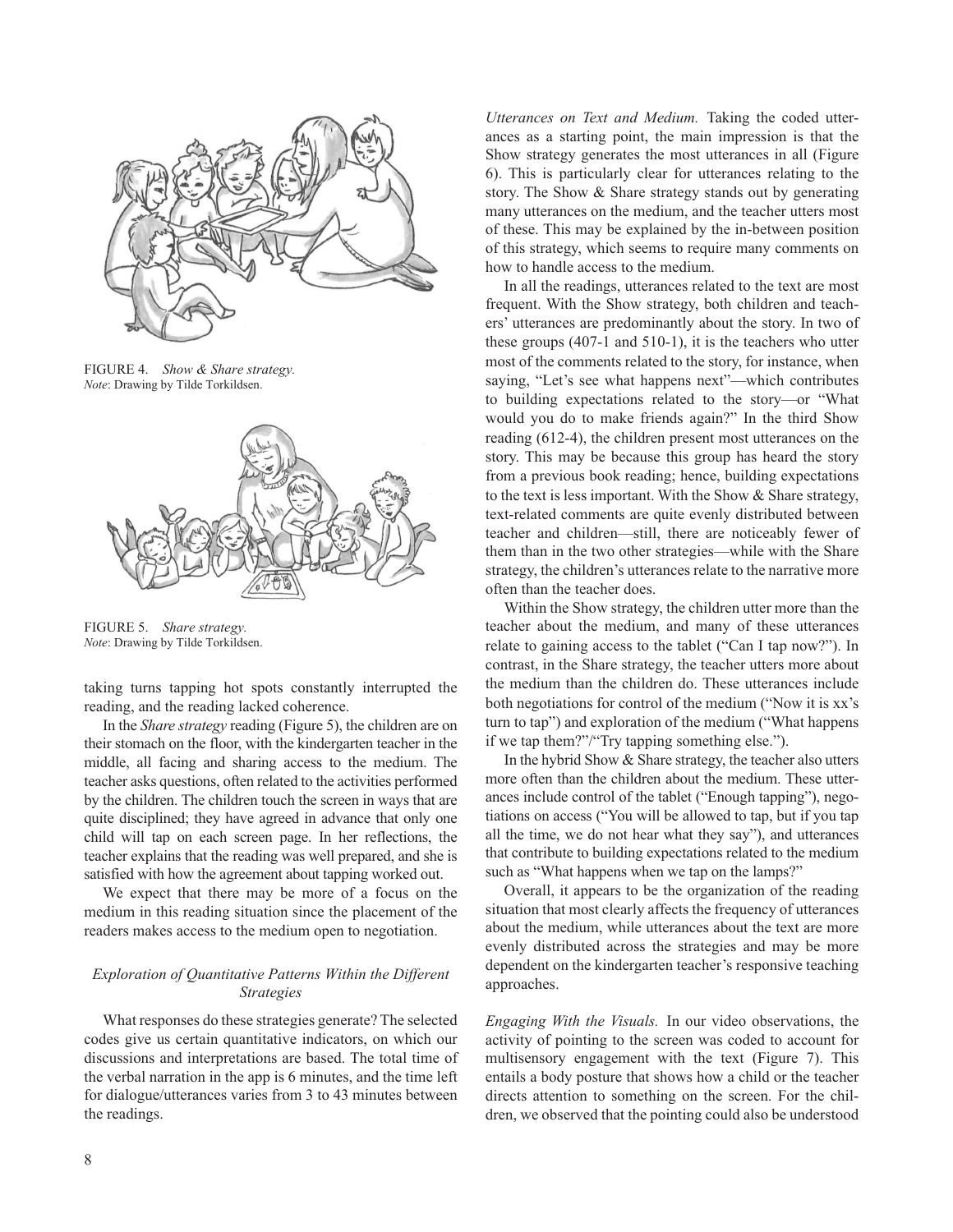

TEXT TEXT MEDIUM MEDIUM

FIGURE 6. Frequency of utterances on text and medium, differentiated between children and teacher.



Children Teacher

FIGURE 7. *Frequency of pointing to the screen by children and teachers.* 

as readiness to interact with the screen as soon as the teacher gave permission.

Across all the groups, we notice that the children are most eager in pointing at the screen. This may be a consequence of the group reading situation, where the teacher is in control of the medium and has the authority to give the children access. However, it also shows that the children actively relate to the visuals of the text, which is in line with the established reading practice they know from picture book reading in kindergarten. It may also indicate that the children are aware of the affordances of the touch screen as a medium. Comparing the verbal and the bodily response, the children who experience the reading in situations that involve *sharing* access to the medium (Share strategy and Show & Share strategy) are relatively more eager to respond bodily by pointing than by verbal utterances.

*Polyadic Dialogue Sequences.* Finally, we turn our attention to the dialogical sequences observed, since the educational aim of the reading sessions was to encourage dialogue. Dialogue sequences were coded both in terms of how many sequences there are in each reading and for how long (in minutes) they last. A dialogue sequence can involve from two to several participants who exchange opinions, impressions, thoughts and responses, which are interrelated. As seen from Figure 8, we find that the Show strategy generates the most dialogue, while we see considerably less dialogue time with the in-between Show & Share strategy and with the Share strategy.

The total length of reading was between 20 and 24 minutes for four of the five groups, which leaves considerable time for dialogue, interaction, and utterances in addition to the 6 minutes it takes to play the prerecorded verbal performance. Reading 612-4 stands out by spending a total of 49 minutes on their reading. This group was reading the story for the second time, which may have inspired more activity. For the two other Show readings, this was their first reading of *Yesper and Noper*. However, the Show & Share and the Share readings encountered the story for the second time but still spent approximately the same amount of time as the first-time readers in the Show strategy.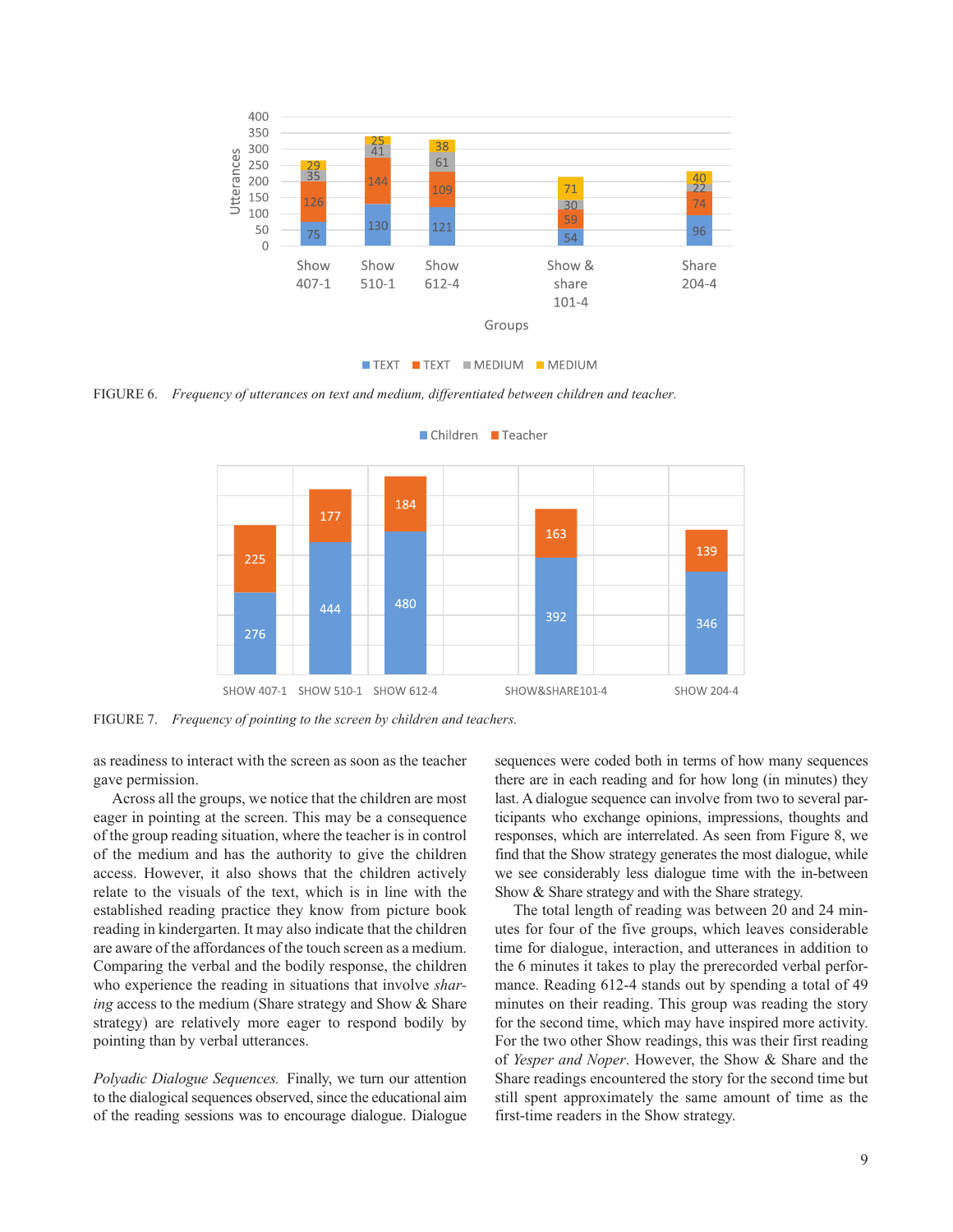

FIGURE 8. *Duration of dialogue sequences and total time of reading.* 

| TABLE 2                                                   |  |  |  |
|-----------------------------------------------------------|--|--|--|
| Number and Duration of Dialogue Sequences in Each Reading |  |  |  |

|                                              | Show 407-1 | Show 510-1 | Show $612-4$ | Show $&$<br><b>Share 101-4</b> | <b>Share 204-4</b> |
|----------------------------------------------|------------|------------|--------------|--------------------------------|--------------------|
| Number of sequences                          | 14         |            |              |                                | 10                 |
| Dialogue time (in minutes)                   |            |            | 25           |                                |                    |
| Average time per dialogue sequence (seconds) | 34         | 38         | 68           | 23                             | 30                 |

The dialogues may vary in length, as seen from comparing the number of dialogue sequences with the time spent (Table 2). Reading 510-1 has the most dialogue sequences, but this does not lead to most time spent in dialogue. Reading 612-4 has the longest duration of dialogue distributed on fewer sequences. This means that each sequence lasts more than a minute on average in contrast to all the other readings where dialogue sequences last 23 to 38 seconds on average. In strategies that involve sharing, we find not only fewer dialogue sequences but also shorter dialogue time. These findings indicate that we need to explore other factors, such as how the teacher initiates and extends dialogue sequences.

*Summary.* Summing up these quantitative indicators, we see that the readings are fairly equal in length (except for one reading). We also see that the Show strategies generate more utterances in total and more dialogue. In all the readings, there are most utterances about the text. We find most utterances about the medium in the in-between Show & Share reading, where the teachers' intention of giving the children access to the medium results in frequent interruptions when the children want to take their turn tapping the screen.

When comparing utterances from the group of children and teacher, the clearest pattern appears in utterances about the medium. The Show strategy readings have relatively more child comments and fewer from the teacher. The Show & Share and the Share strategy reading situations have a greater proportion of teacher comments on the medium; especially for the Show & Share strategy, where the children's access to the medium is more unclear and hence open to negotiations. The reading strategies we observed in our qualitative analysis are most clearly correlated with utterances connected to the medium. Children dominate in the Show strategy readings, while teachers are the most active in the readings that involve sharing. Utterances about the text are more evenly distributed between the teacher and the children, with no noticeable differences in the patterns between the categories.

### **Discussion**

In this study, our focus on different reading situations designed by the teacher has been limited to comparable quantitative measures of effect on verbal and multisensory engagement. The analysis has shown a need for further explorations of dialogue qualities such as how the teacher invites dialogue and responds to the children's utterances. Our contribution is mainly relevant in an institutional setting where teachers design digital reading with groups of children, whereas we see a need to extend this interest in the reading situation to other settings.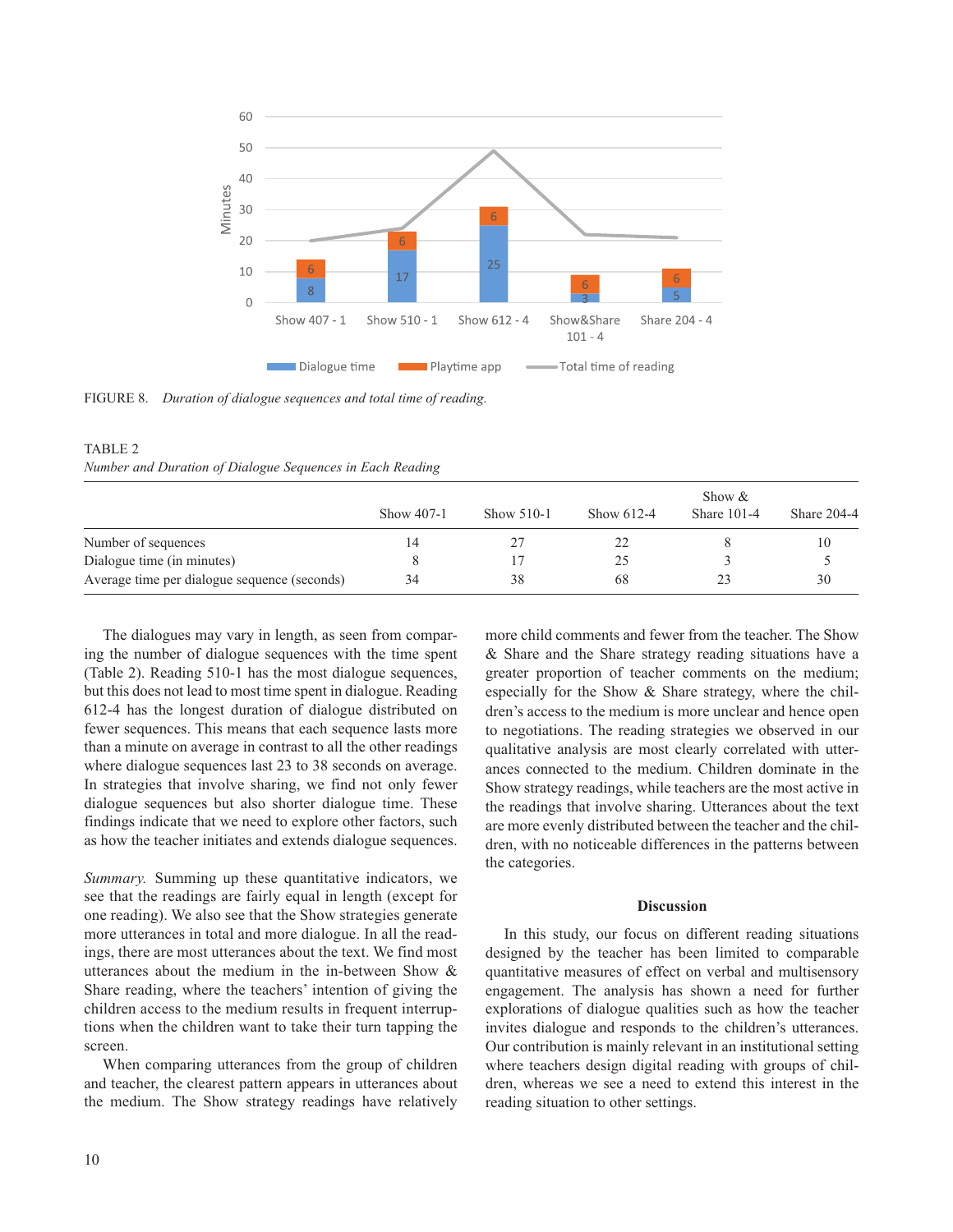## *Designing the Reading Situation*

Reading from a touch screen in a kindergarten setting is a reading practice that must be designed in new ways since it is different from book reading and screen reading practices established in the private sphere. We observed how six kindergarten teachers designed reading approaches—the strategies they have chosen—and how they seem to draw on, or transfer, practical experiences to this new situation. The intermediary strategy of Show & Share seems to be an attempt to combine the teacher's position of control by placing her body frontally in relation to the group of children and, at the same time, being attentive to the affordances of the medium and providing access for the children. According to the teacher's reflections, this strategy seems to be the one where the teacher had most considerations on "medium matters," with a clear intention that she wanted to both convey the story and give the children access to the screen. However, the teacher did not assess this combination as successful, and chances are that she will not follow up this strategy in the future.

The majority of the observed groups seem to customize the way they read picture book apps in groups into what we have called a Show strategy. This ensures the teachers' control of the medium and of the children's access to the screen. It also gives the teacher a good overview of the group of children prioritizing eye contact with the children, while not looking directly at the screen herself. To work, this strategy requires the teacher to be well prepared and to know the app well (the story as well as potentials for interactivity). The strategy emphasizes the institutional setting, providing clear roles and a division of authority between teacher and children.

The other clear alternative we have labeled a Share strategy, since it entails that the teacher and the children have equal access to the medium. The strategy prioritizes that everyone looks at the screen instead of the teacher having eye contact with the children, although the teacher may still be in control from her central position. The roles in this case invite the teacher and children to explore the picture book app together. This reading strategy also draws on experiences of reading print picture books with a group of children; nevertheless, this may be more similar to the experience of the tablet as a personal medium that most children know from home, where they may recognize the "shoulder-surfing" (Yuill & Martin, 2016) mentioned above.

#### *The Children's Responses*

The strategies for organizing the reading session seem to matter the most for utterances on the medium. This is in line with theories on reading as an embodied practice (Mangen, Hoel, & Moser, 2019), indicating that how readers are positioned physically in relation to the medium makes a difference. This supports the idea that we must pay attention to the sensorial dimensions of reading practices in relation to different media (Mills, Unsworth, & Exley, 2018). In addition, there may be a social and cultural dimension (Halliday, 1999; Kress, 2010; van Leeuwen, 2005) to the choice of strategies, where the teachers and perhaps also the children may feel more confident within a reading practice that they can recognize from previous experience with clear roles and expectations.

Our finding that the Show strategy generates more utterances, especially about the story, as well as more time spent on dialogue, seems to emphasize this strategy as the most educationally successful. Nevertheless, this calls for a discussion of what kind of dialogue we find fruitful and the type of reading experience that we hope to give to the children. In our introduction, we gave as a reason for the choice of fictional stories that these—in the fictional story world of "there-and-then"—may generate dialogues that enhance children's mastery of verbal language outside of the "hereand-now" of the reading situation. From this point of view, what we want to encourage is a focus on the story, especially as it appears that the utterances on the medium are largely tied to the "here-and-now" situation, concerning access to the screen and being allowed to tap. However, we do find examples of more playful and explorative utterances about the medium, especially in the strategies that involve sharing—for example, "What happens if we tap them?" (204-4). Being able to discuss the medium may be an important part of mastering digital reading practices. Relevant questions to investigate more qualitatively is whether the utterances about the medium overshadow the dialogic exchanges about the text and whether comments on the medium may also lead to semiotic acts of meaning making rather than utterances controlling the children's behavior.

We find that there is more dialogue time in readings that are more focused on the text, while many of the utterances about the medium seem to remain stand-alone comments and not generate dialogue. There may be an unused potential in the children's active engagement in pointing (Figure 7), which by far exceeds the number of utterances (Figure 6) for all the groups. We notice that whether the groups read the story for the first or second time may have affected the engagement in some of the readings. Knowing the story from before may lead to a concentration of interest in the app medium and the interactivity it offers, or it may deepen the dialogues, as seems to be the case in reading 612-4. Another explanation may be that the teachers have been trained to inspire dialogue about the text, whereas they have not been prepared to the same extent to focus on the affordances of the medium as a topic of dialogue.

Our focus on dialogue and utterance comes from the framing of the overarching project, which situates the reading practice in a frame of language and literacy enhancement. However, there are other dimensions of reading that are vital to the experience and hence to the children's motivation for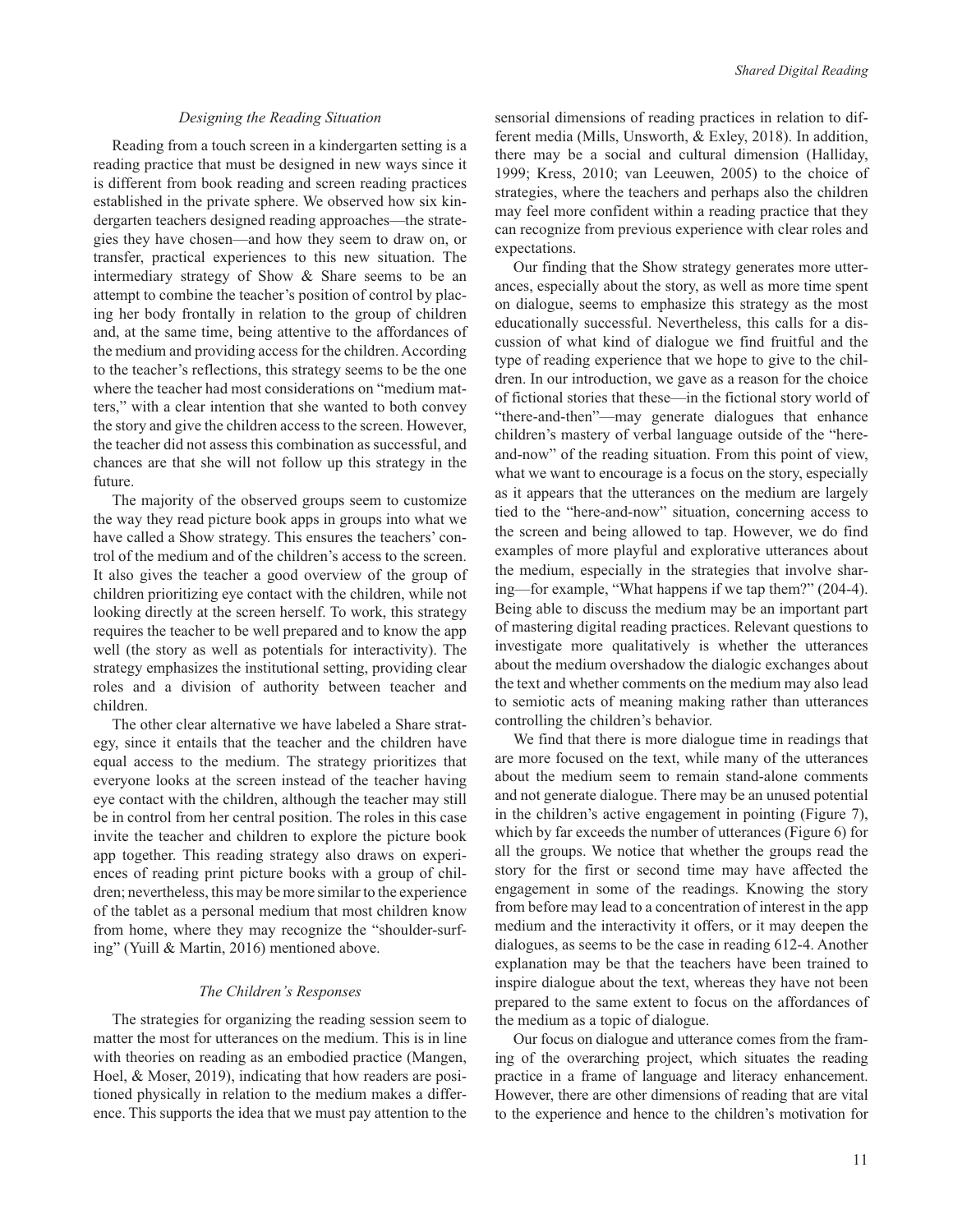continued engagement with literature. The inclusion of pointing as an indicator of attention to the screen, both the visual expression and the interactive performance, provides a broader perspective on the reading practice. In this regard, we found no clear distinction among the strategies. One might have expected more of this type of bodily engagement in the strategies that shared access to the screen on a more equal basis between the children and the teacher.

## **Conclusion**

In this article, we explore what characterizes kindergarten teachers' strategies in managing children's access to medium and text in shared app readings and what type of responses to the medium and the story these strategies generate. We focus on the children's verbal and bodily responses to the text and how this relates to the teacher's spatial organization of shared dialogue–based reading. Given a free choice to organize the reading situation, we find contrasting strategies between the teachers who treat the tablet like a traditional book, keeping control over the group and of access to the medium, and those who share access to the screen on a more equal basis. In both cases, there appear to be challenges with how to handle the medium-specific interactive affordances, either the children lack access to the hotspots or the teacher lacks in control. Sharing strategies seem to entail more talk about the medium from the teacher.

In terms of utterances about the text, we find relatively balanced relationships between the children's and teachers' utterances, regardless of how the reading situation was organized, whereas the Show strategy generates more dialogue and utterances in total. In some cases, we find differences not accounted for by the reading strategies. This calls for further exploration of how the actual dialogue was initiated and led by the teacher.

As a continuation of this analysis, we will expand our material to the other three apps in the overarching project to find out whether the teachers' strategies vary with different apps and in different orders of reading. If we find steady patterns beyond *Yesper and Noper*, the design of the reading situation will be an important contribution to understand and facilitate the dynamics of group reading apps in an institutional setting.

#### **Acknowledgments**

This research was supported by a grant from the Research Council of Norway. We would like to thank our colleagues in the VEBB research group at University of Stavanger who contributed in the coding process and statistical analysis: Professor Anne Mangen, Associate Professor Margrethe Jernes, PhD candidate Marianne Undheim Larsen, and Associate Professor Elisabeth Brekke Stangeland.

#### **Notes**

1. This research is part of a major innovation project—"Books and Apps: Developing an Evaluation Tool for e-Books Targeted Towards Children" (VEBB). The project seeks to combine the affordances of literary picture books—on paper or screen—with the educational value of dialogue-based reading for language stimulation in kindergarten. Altogether, the VEBB project involves 12 kindergarten teachers in six kindergartens (Mangen, Hoel, Jernes, et al., 2019).

2. For the overarching study, four picture book apps, with accompanying print picture books, were selected to represent varied degrees of gamification.

3. Development and validation of the coding scheme is thoroughly explained in the research protocol (Mangen, Hoel, Jernes, et al., 2019).

#### **References**

- Al-Yaqout, G., & Nikolajeva, M. (2015). Re-conceptualising picturebook theory in the digital age. *Barnelitterært forskningstidsskrift/Nordic Journal of ChildLit Aesthetics*, *6*, 1. doi:10.3402/blft.v6.26971
- Bae, B. (2004). *Dialoger mellom førskolelærer og barn: en beskrivende og fortolkende studie* [Dialogues between preschool teacher and children: a descriptive and interpretive study]. Oslo, Norway: Høgskolen i Oslo, Avdeling for lærerutdanning.
- Bjorvand, A.-M. (2012). Når barn leser bildebøker. In A.-M. Bjorvand, & E. S. Tønnessen (Eds.), *Den andre leseopplæringa. Utvikling av lesekompetanse hos barn og unge* [When children read picture books. The second reading education. Development of reading skills in children and adolescents] (pp. 69–80, 2nd ed.). Oslo, Norway: Universitetsforlaget.
- Bronfenbrenner, U. (1994). Ecological models of human development. In *International encyclopedia of education* (pp. 1643– 1647, Vol. 3, 2nd ed.). Oxford, England: Elsevier Science.
- Bus, A. G., Takacs, Z. K., & Kegel, C. A. T. (2015). Affordances and limitations of electronic storybooks for young children's emergent literacy. *Developmental Review*, *35*, 79–97. doi:10.1016/j.dr.2014.12.004
- Cochran-Smith, M. (1984). *The making of a reader*. Norwood, NJ: Ablex.
- Crescenzi, L., Jewitt, C., & Price, S. (2014). The role of touch in preschool children's learning using iPad versus paper interaction. *Australian Journal of Language & Literacy*, *37*, 86–95.
- Dickinson, D. K., & Tabors, P. O. (Eds.). (2001). *Beginning literacy with language: Young children learning at home and school*. Baltimore, MD: Paul H. Brookes.
- Djonov, E., & van Leeuwen, T. (2018). The power of semiotic software: A critical multimodal perspective. In J. Flowerdew, & J. E. Richardson (Eds.), *The Routledge handbook of critical discourse studies* (pp. 566–581). New York, NY: Routledge.
- Engebretsen, M. (2007). *Digitale diskurser. Nettavisen som kommunikativ flerbruksarena* [Digital discourses. The online newspaper as a communicative multi-use arena]. Kristiansand, Norway: Norwegian Academic Press.
- Flewitt, R., Kucirková, N., & Messer, D. (2014). Touching the virtual, touching the real: iPads and enabling literacy for students experiencing disability. *Australian Journal of Language and Literacy*, *37*, 107–116.
- Gibson, J. J. (1979). *The ecological approach to visual perception*. Boston, MA: Houghton Mifflin.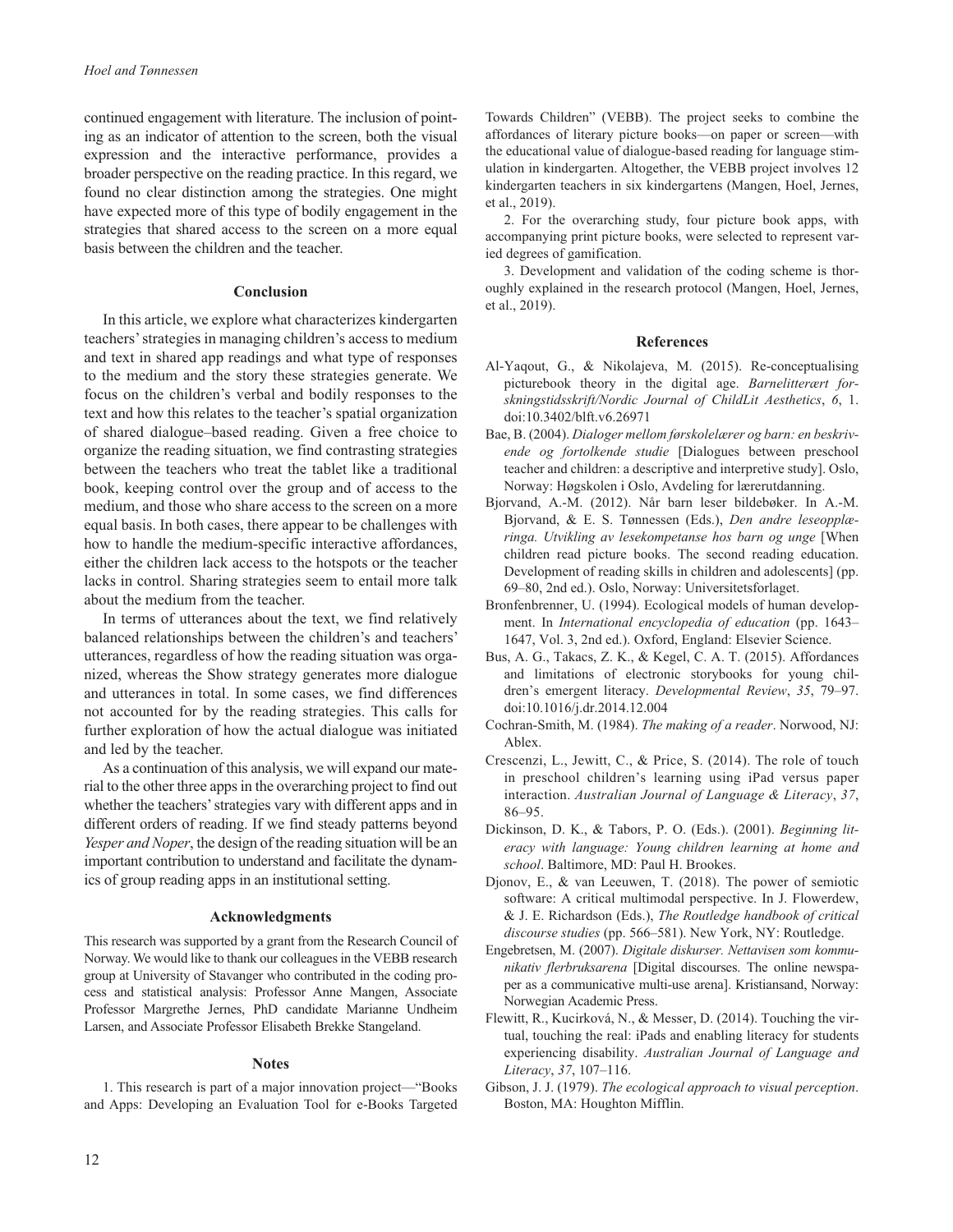Grøver, V. (2018). *Å lære språk i barnehagen* [Learning language in kindergarten]. Oslo, Norway: Cappelen Damm akademiske.

- Hallberg, K. (1982). Litteraturvetenskapen och bilderboksforskningen [Literature science and picture book research]. *Tidsskrift för litteraturvetenskap*, 3–4/82, 163–168. Stockholm, Sweden: University of Stockholm, Litteraturvetenskapliga institutionen.
- Halliday, M. A. K. (1999). The notion of "context" in language education. In M. Ghadessy (Ed.), *Text and context in functional linguistics* (pp. 1–24). Amsterdam, Netherlands: John Benjamins.
- Hoel, T. (2013). Cultural features of performance in Norwegian children's narratives. *Tidsskrift for Nordisk Barnehageforskning, 6*. doi:10.7577/nbf.473
- Jenkins, H. (2006). *Convergence culture: Where old and new media collide*. New York: New York University Press.
- Jewitt, C., & Leder Mackley, K. (2018). Methodological dialogues across multimodality and sensory ethnography: Digital touch communication. *Qualitative Research*, *19*(1), 90–110.
- Kress, G. (2010). *Multimodality. A social semiotic approach to contemporary communication*. London, England: Routledge.
- Kucirková, N. (2013). Children's interactions with iPad books: Research chapters still to be written. *Frontiers in Psychology*. doi:10.3389/fpsyg.2013.00995
- Kuzmičová, A., Dias, P., Čepič, A. V., Albrechtslund, A. B., Casado, A., Topić, M. K., . . . Teixeira-Botelho, I. (2018). Reading and company: Embodiment and social space in silent reading practices. *Literacy*, *52*, 70–77. doi:10.1111/lit.12131
- Mangen, A., & Hoel, T. (2017). Samtalebasert lesing med bok eller nettbrett: Gjør mediet en forskjell? [Dialogue-based reading with book or tablet: does the media make a difference?]. *Norsk Pedagogisk Tidsskrift*, *4*, 339–351. doi:10.18261/issn.1504- 2987
- Mangen, A., Hoel, T., Jernes, M., & Moser, T. (2019). Shared, dialogue-based reading with books vs tablets in early childhood education and care: Protocol for a mixed-methods intervention study. *International Journal of Education Research*, *97*, 88–98. doi:10.1016/j.ijer.2019.07.002
- Mangen, A., Hoel, T., & Moser, T. (2019). Technologies, affordances, children and embodied reading: A case for interdisciplinarity. In N. Kucirková, J. Rowsell, & G. Falloon (Eds.), *The Routledge international handbook of playing and learning with technology in early childhood* (pp. 235–247). London, England: Routledge.
- Merchant, G. (2015). Keep taking the tablets: iPads, story apps and early literacy. *Australian Journal of Language & Literacy*, *38*(1), 3–11.
- Mills, K. A., Unsworth, L., & Exley, B. (2018). Sensory literacies, the body, and digital media. In K. A. Mills, A. Stornaiuolo, A. Smith, & J. Z. Pandya (Eds.), *Handbook of writing, literacies, and education in digital cultures* (pp. 26–36). New York, NY: Routledge.
- Mitchell, M. G. (2018). *Lesemøtet som arena for utvikling av litterær kompetanse. Elever på tiende trinn leser for elever på første trinn* [Reading buddies as an arena for the development of literary competence. Pupils in tenth grade read for pupils in first grade] (Unpublished doctoral dissertation). University of Stavanger, Stavanger, Norway.
- Mjør, I. (2009). *Høgtlesar, barn, bildebok. Vegar til meining og tekst* [Oral reader, child, picture book. Roads to meaning and text] (Unpublished doctoral dissertation). University of Agder, Kristiansand, Norway.
- Nikolajeva, M., & Scott, C. (2006). *How picturebooks work*. New York, NY: Routledge.
- Poulsen, S. V., & Kvåle, G. (2018). Studying social media as semiotic technology: A social semiotic multimodal framework. *Social Semiotics: Special Issue on Social Media as Semiotic Technology*, *28*, 700–717.
- Rustad, H. K. (2008). *Tekstspill i hypertekst. Koherensopplevelse og sjangergjenkjennelse i lesing av multimodale hyperfiksjoner* [Text games in hypertext. Experiencing coherence experience and genre recognition in reading multimodal hyperfictions] (Unpublished doctoral dissertation, No. 8). University of Agder, Kristiansand, Norway.
- Schaffer, H. R., & Lidell, C. (1984). Adult-child interaction under dyadic and polyadic conditions. *British Journal of Developmental Psychology*, *2*, 33–42.
- Schwebs, T. (2014). Affordances of an app: A reading of "The Fantastic Flying Books of Mr. Morris Lessmore." *Barnelitterært forskningstidsskrift/Nordic Journal of ChildLit Aesthetics*, *5*. doi:10.3402/blft.v5.24169
- Solstad, T. (2015). *Snakk om bildebøker! En studie av barnehagebarns resepsjon* [Talk about picture books! A study of kindergarten children's reception] (Unpublished doctoral dissertation). University of Agder, Kristiansand, Norway.
- Solstad, T. (2016). *Samtaler om bildebøker i barnehagen: en vei til opplevelse, lek og meningsskaping* [Dialogues about picture books in kindergarten: a path to experience, play and meaning making]. Oslo, Norway: Universitetsforlaget.
- Solstad, T., & Tønnessen, E. S. (2014). Estetiske erfaringer i bok og ved skjerm. In E. S. Tønnessen (Ed.), *Jakten på fortellinger. Barne- og ungdomslitteratur på tvers av medier* [Aesthetic experiences in book and screen. The hunt for stories. Children's and youth literature across media]. (pp. 149–169). Oslo, Norway: Universitetsforlaget.
- Stai, K. (2011). *Jakob og Neikob* [Yesper and Noper]. Oslo, Norway: Samlaget.
- Takacs, Z. K., Swart, E. K., & Bus, A. G. (2014). Can the computer replace the adult for storybook reading? A meta-analysis on the effects of multimedia stories as compared to sharing print stories with an adult. *Frontiers in Psychology*, *5*, Article 1366. doi:10.3389/fpsyg.2014.01366
- Takacs, Z. K., Swart, E. K., & Bus, A. G. (2015). Benefits and pitfalls of multimedia and interactive features in technologyenhanced storybooks: A meta-analysis. *Review of Educational Research*, *85*, 698–739. doi:10.3102/0034654314566989
- Tønnessen, E. S. (2016). Bildebokresepsjon på skjerm; nye erfaringer av det litterære. In U. Langås, & K. Sanders (Eds.), *Litteratur inter artes. Nordisk litteratur i samspill med andre kunstarter* [Picture book reception on screen; new experiences of the literary. Literature inter artes. Nordic literature in collaboration with other arts]. (pp. 345–366). Kristiansand, Norway: Portal forlag.
- Tønnessen, E. S., & Hoel, T. (2019). Designing dialogs around picture book apps. In J. E. Kim, & B. Hassinger-Das (Eds.), *Reading in the digital age: Young children's experiences with e-books* (pp. 197–215). Berlin, Germany: Springer.